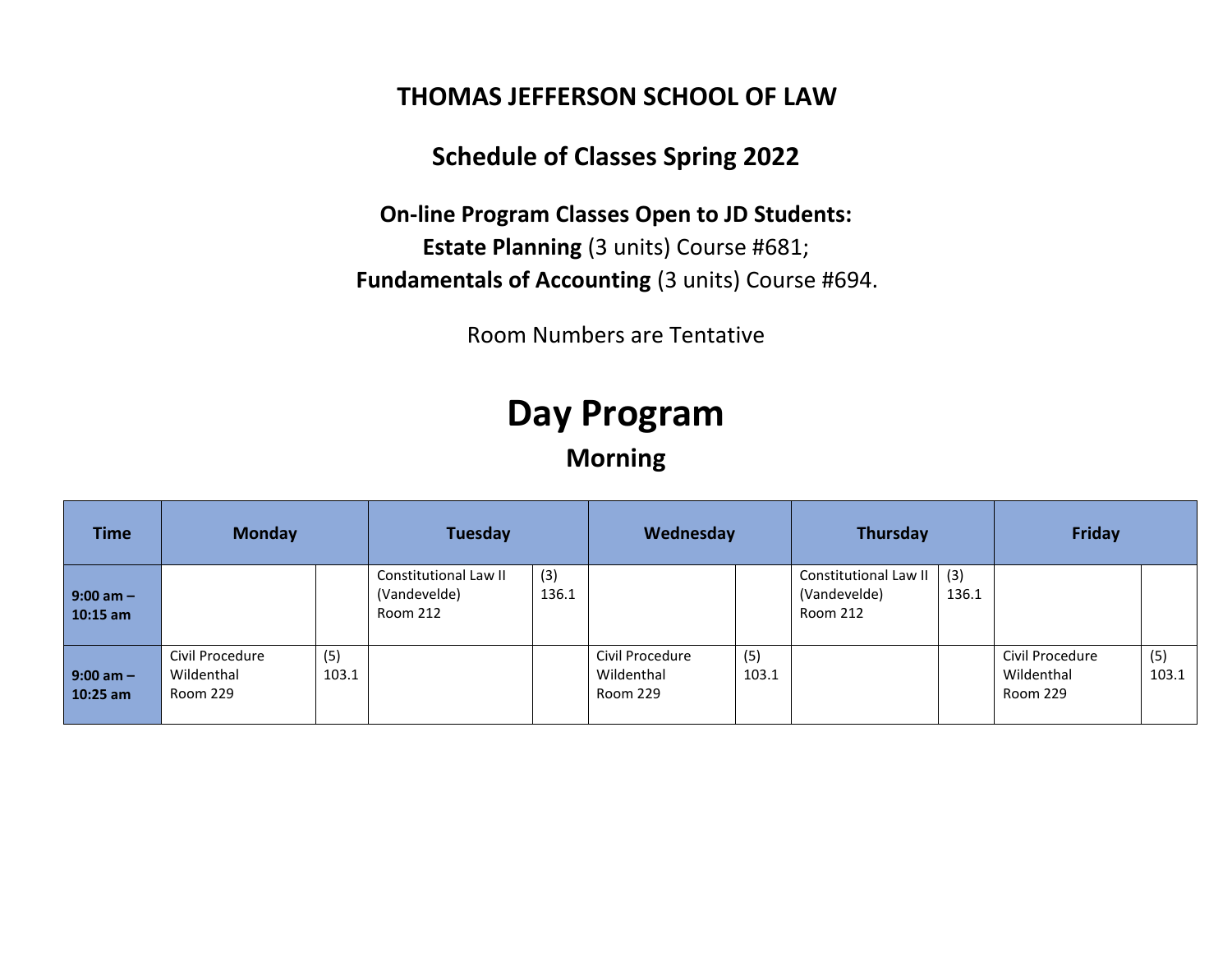| $9:00am -$<br>10:30am    | Veteran's Legal<br>Assistance Clinic<br>D'Ambrogi<br><b>Room 205</b> | (3)<br>429.1 | Legal Writing I<br>Simoncini<br><b>Room 215</b>          | (3)<br>099.1             | Veteran's Legal<br>Assistance Clinic<br>D'Ambrogi<br><b>Room 205</b> | (3)<br>429.1 | Legal Writing I<br>Simoncini<br><b>Room 215</b>          | (3)<br>099.1 |                                                          |              |
|--------------------------|----------------------------------------------------------------------|--------------|----------------------------------------------------------|--------------------------|----------------------------------------------------------------------|--------------|----------------------------------------------------------|--------------|----------------------------------------------------------|--------------|
| $9:30am -$<br>11:20am    |                                                                      |              |                                                          |                          |                                                                      |              |                                                          |              | <b>Contracts Drafting</b><br>Casalins<br><b>Room 215</b> | (2)<br>465.1 |
| 9:45 am-<br>11:45 am     |                                                                      |              |                                                          |                          | Mastering the<br>Performance Test<br>Oberjuerge<br><b>Room 235</b>   | (2)<br>644.1 |                                                          |              |                                                          |              |
| 10:00 am $-$<br>12:50 pm |                                                                      |              | <b>Trial Practice</b><br>Grossman<br>Room 201            | $\overline{3)}$<br>170.2 |                                                                      |              |                                                          |              |                                                          |              |
| 10:30 am $-$<br>11:45    |                                                                      |              | Professional<br>Responsibility<br>Madwatkins<br>Room 228 | (3)<br>140.2             |                                                                      |              | Professional<br>Responsibility<br>Madwatkins<br>Room 228 | (3)<br>140.2 |                                                          |              |
| $10:40am -$<br>11:55am   | Professional<br>Responsibility<br>Dowling, M<br><b>Room 229</b>      | (3)<br>140.1 |                                                          |                          | Professional<br>Responsibility<br>Dowling, M<br>Room 229             | (3)<br>140.1 |                                                          |              |                                                          |              |
| $10:45am -$<br>11:45am   |                                                                      |              |                                                          |                          |                                                                      |              |                                                          |              |                                                          |              |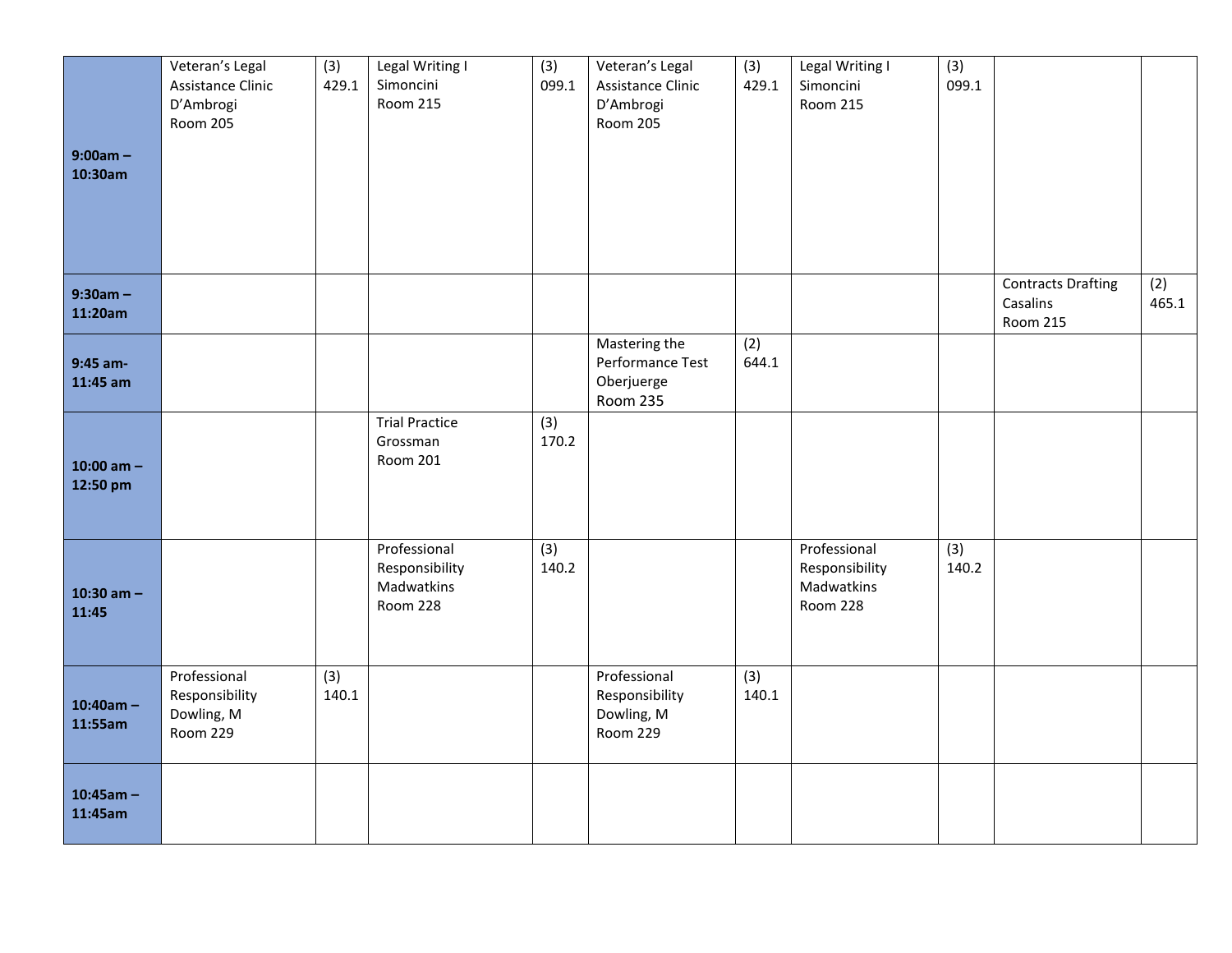| $10:40am -$<br>12:30PM | Introduction to IP<br>Practice - Blazer<br>Room 235 | (2)<br>517 |  |  |  |                                   |                |
|------------------------|-----------------------------------------------------|------------|--|--|--|-----------------------------------|----------------|
| $11:30am -$<br>12:45pm |                                                     |            |  |  |  | Externship I<br>Tropp<br>Room 205 | Various<br>697 |

### **Afternoon**

| <b>Time</b>                         | <b>Monday</b>                                                     |              | <b>Tuesday</b>                                                                                        |                              | Wednesday                                                               |              | <b>Thursday</b>                                                                                    |                              | <b>Friday</b>                                               |              |
|-------------------------------------|-------------------------------------------------------------------|--------------|-------------------------------------------------------------------------------------------------------|------------------------------|-------------------------------------------------------------------------|--------------|----------------------------------------------------------------------------------------------------|------------------------------|-------------------------------------------------------------|--------------|
| $1:00$ pm $-$<br>2:15 <sub>pm</sub> | <b>Advanced Contracts</b><br>(UCC Sales) Wezelman<br>Room 212     | (3)<br>172   | Constitutional Law II<br>Vandevelde<br><b>Room 228</b>                                                | (3)<br>136.2                 | <b>Advanced Contracts</b><br>(UCC Sales)<br>Wezelman<br><b>Room 212</b> | (3)<br>172   | <b>Constitutional Law II</b><br>Vandevelde<br>Room 228<br>Criminal Law<br>Kaye Room<br>229         | (3)<br>136.2<br>(3)<br>105.1 | Criminal Law<br>Kaye Room<br>229                            | (3)<br>105.1 |
|                                     |                                                                   |              |                                                                                                       |                              |                                                                         |              | Federal Income<br>Taxation<br>Madwatkins<br><b>Room 235</b>                                        | (3)<br>204                   | Federal Income<br>Taxation<br><b>Madwatkins Room</b><br>235 | (3)<br>204   |
| $1:00$ pm $-$<br>2:30 <sub>pm</sub> | Legal Writing II<br>Oetting<br>Room 215                           | (3)<br>199.1 | Legal Writing II<br>Farreau<br><b>Room 215</b><br>Legal Writing II<br><b>Burke</b><br><b>Room 212</b> | (3)<br>199.2<br>(3)<br>199.3 | Legal Writing II<br>Oetting<br><b>Room 215</b>                          | (3)<br>199.1 | Legal Writing<br>Farreau<br><b>Room 215</b><br>Legal Writing II<br><b>Burke</b><br><b>Room 212</b> | (3)<br>199.2<br>(3)<br>199.3 |                                                             |              |
| $1:00$ pm $-$<br>2:50pm             | Patent & Trademark<br>Clinic Seminar<br>Blazer<br><b>Room 205</b> | (3)<br>596.1 | Cal Civ Pro Dowling, T<br>Room 235                                                                    | (2)<br>202                   | <b>Professional Sports</b><br>Law<br>Grossman<br>Room 235               | (2)<br>530.1 |                                                                                                    |                              |                                                             |              |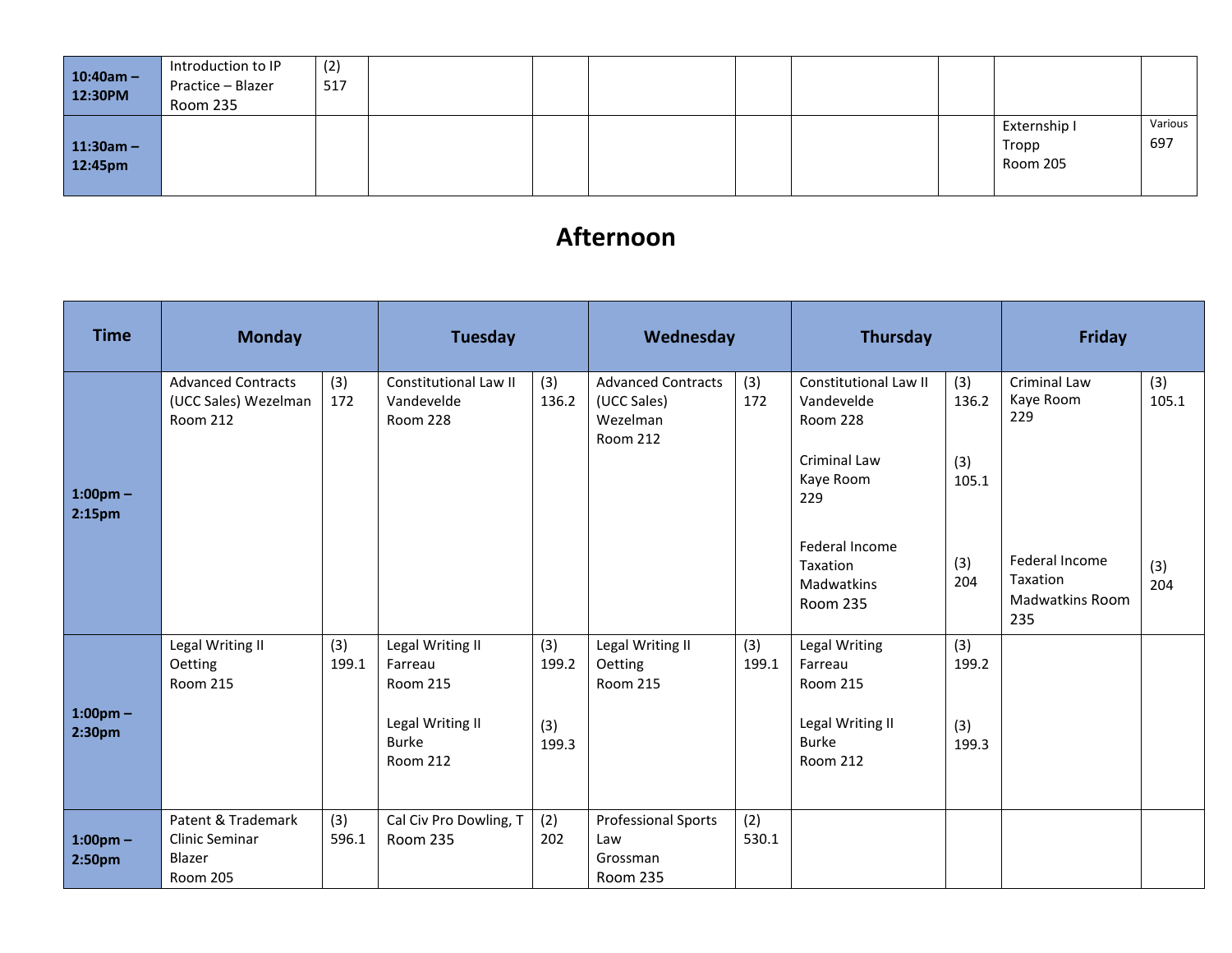| $1:15 - 2:40$        | Civil Procedure<br>Wildenthal<br>Room 228      | (5)<br>103.2 |  | Civil Procedure<br>Wildenthal<br>Room 228      | (5)<br>103.2 |  | Civil Procedure<br>Wildenthal<br>Room 228 | (5)<br>103.2 |
|----------------------|------------------------------------------------|--------------|--|------------------------------------------------|--------------|--|-------------------------------------------|--------------|
| 1:30pm-<br>3:30pm    | Learning Skills<br>Oberjuerge Room<br>235      | (1)<br>119.1 |  |                                                |              |  |                                           |              |
| $2:25pm -$<br>3:40pm | Bar Exam<br>Fundamentals<br>Israel<br>Room 212 | (3)<br>646.1 |  | Bar Exam<br>Fundamentals<br>Israel<br>Room 212 | (3)<br>646.1 |  |                                           |              |

| $2:30pm -$<br>4:20pm          |                                                     |              |                                               |              |                                                     |              |                                    |                  |
|-------------------------------|-----------------------------------------------------|--------------|-----------------------------------------------|--------------|-----------------------------------------------------|--------------|------------------------------------|------------------|
| $2:30pm -$<br>4:20pm          | Evidence<br>Tafoya<br>Room 228                      | (4)<br>138.1 |                                               |              | Evidence<br>Tafoya<br>Room 228                      | (4)<br>138.1 |                                    |                  |
| $3:00 \text{pm} -$<br>4:00pm  |                                                     |              |                                               |              |                                                     |              | Moot Court<br>Semeraro<br>Room 201 | various<br>355.1 |
| $3:00 \text{pm} -$<br>4:15pm  | <b>MBE Mastery</b><br>Oberjuerge<br><b>Room 235</b> | (3)<br>533.1 | Criminal Law<br>Landon<br>Room 229            | (3)<br>105.2 | <b>MBE Mastery</b><br>Oberjuerge<br><b>Room 235</b> | (3)<br>533.1 | Criminal Law<br>Landon<br>Room 229 | (3)<br>105.2     |
| $3:00 \text{pm} -$<br>4:50 pm |                                                     |              |                                               |              | Evidence<br>Kaye<br><b>Room 212</b>                 | (4)<br>138.2 | Evidence<br>Kaye<br>Room 212       | (4)<br>138.2     |
| $3:00 \text{pm} -$<br>5:50pm  |                                                     |              | <b>Trial Practice</b><br>Grossman<br>Room 201 | (3)<br>170.1 |                                                     |              |                                    |                  |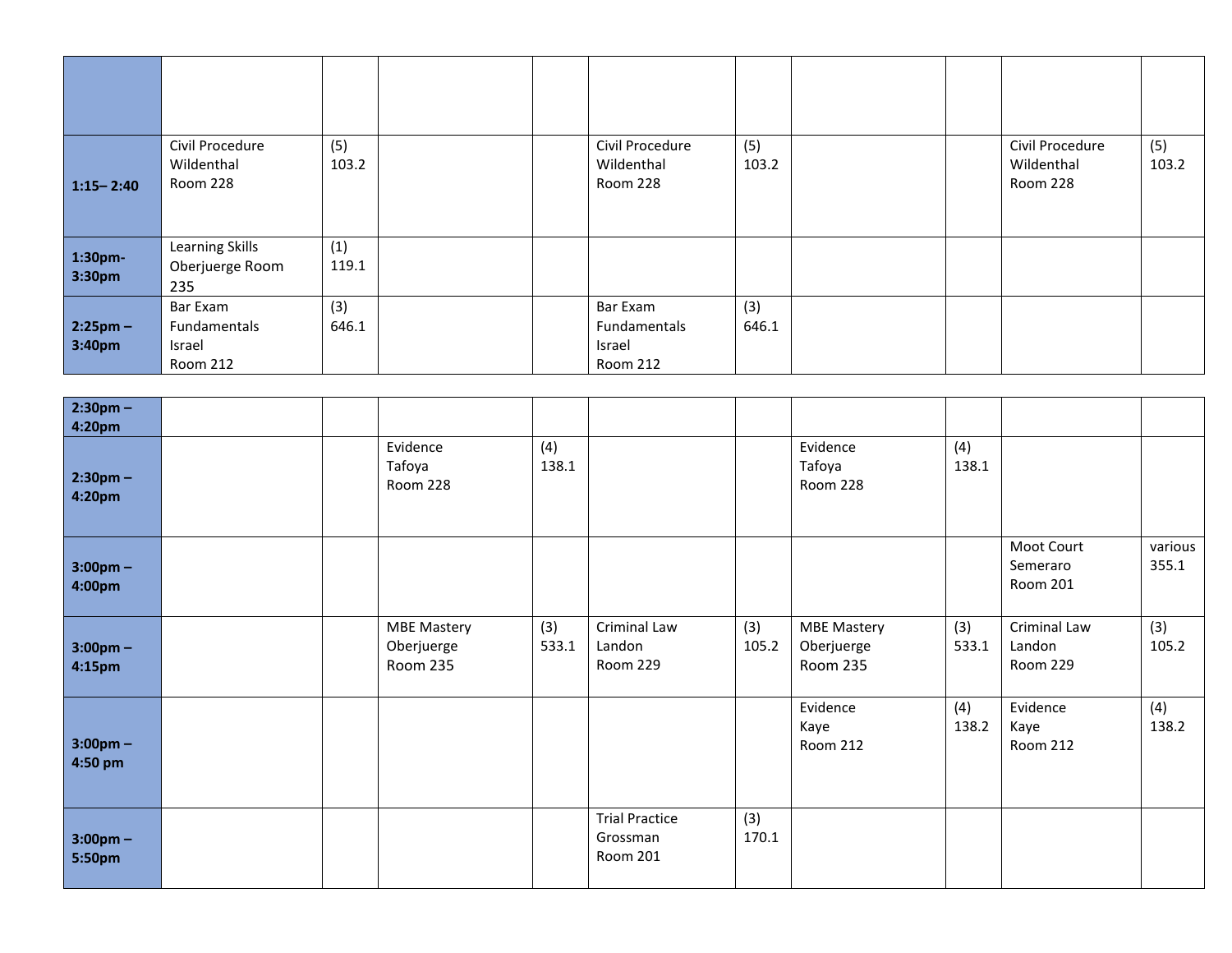| $3:50$ pm $-$<br>5:05pm      | Administrative Law<br>Templin<br><b>Room 215</b>                                     | (3) 250                      |                                                                                 |              | Administrative Law<br>Templin<br><b>Room 215</b>                                     | (3) 250                      |                                                   |              |                                                                |                  |
|------------------------------|--------------------------------------------------------------------------------------|------------------------------|---------------------------------------------------------------------------------|--------------|--------------------------------------------------------------------------------------|------------------------------|---------------------------------------------------|--------------|----------------------------------------------------------------|------------------|
| $4:00 \text{pm} -$<br>5:00pm |                                                                                      |                              |                                                                                 |              |                                                                                      |                              |                                                   |              | Alternate Dispute<br>Resolution<br>Semeraro<br><b>Room 210</b> | various<br>425.1 |
| $4:00 \text{pm} -$<br>5:15pm |                                                                                      |                              |                                                                                 |              |                                                                                      |                              |                                                   |              |                                                                |                  |
| $3:00 \text{pm} -$<br>4:50pm |                                                                                      |                              |                                                                                 |              |                                                                                      |                              |                                                   |              |                                                                |                  |
| $4:00 \text{pm} -$<br>5:50pm |                                                                                      |                              | <b>Adjudicatory Criminal</b><br>Procedure<br>Temple/Nominati<br><b>Room 229</b> | (2)<br>261.1 |                                                                                      |                              |                                                   |              |                                                                |                  |
| $4:30pm -$<br>5:45pm         | Judicial Seminar<br>Tropp<br><b>Room 205</b>                                         | Various<br>702               | <b>Civil Motion Practice</b><br>Ramey<br><b>Room 215</b>                        | (3)<br>229.1 | Externship II &<br>Externship III<br>Tropp<br><b>Room 205</b>                        | Various<br>698<br>699        | <b>Civil Motion Practice</b><br>Ramey<br>Room 215 | (3)<br>229.1 |                                                                |                  |
| $4:30$ pm $-$<br>6:00 pm     | Legal Writing II<br>Brown<br>Room 212<br>Legal Writing II<br>Pena<br><b>Room 235</b> | (3)<br>199.4<br>(3)<br>199.5 |                                                                                 |              | Legal Writing II<br>Brown<br>Room 212<br>Legal Writing II<br>Pena<br><b>Room 235</b> | (3)<br>199.4<br>(3)<br>199.5 |                                                   |              |                                                                |                  |